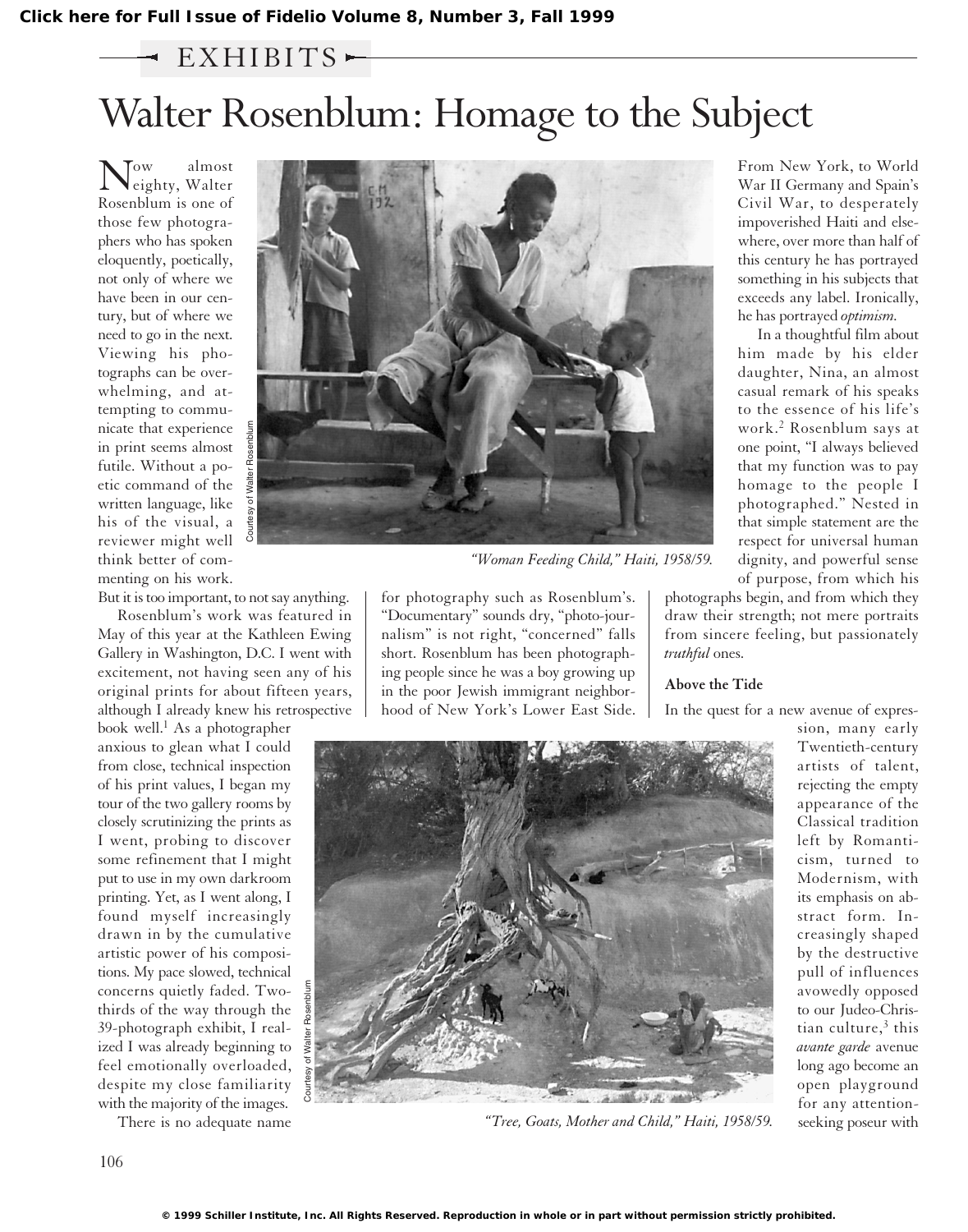a paint can or scrap of rusty chicken wire. For Rosenblum, a student and friend of both Lewis Hine and Paul Strand, two of the century's finer photographers, such pseudo-intellectual artifice holds no sway. Nor do his images depend on gross impact—or visual assault—as is so much demanded by today's insatiate audiences. Some do have that impact, but it is never sensational. These are images that speak simply at first, but grow on you over time, revealing previously overlooked relationships, like a long-familiar song of Schubert. Each element of Rosenblum's compositions plays an integral role, a role which could not be served by a strictly for-

mal or stylistic feature, because Rosenblum composes from ideas, not two-dimensional constructs.

In the finished print from the film negative, those ideas continue to dominate, so that one is never awed by the physical print characteristics before seeing the image itself. One can not speak of Rosenblum's work, however, without including his artistry in the darkroom as a photographic printer. As elaborated below, printing is as integral to the photographer's art as the

painter's use of his brush. Every bit of the technical mastery that enables Rosenblum to make you feel the baking heat of the Haitian sun, or the cool sea air of the Canadian coast, is utilized in refining the visual composition, to communicate its idea content. The path that your eye travels through the scene where you enter, where you pause, what you don't see until last—has been painstakingly worked and reworked by the artist.

Courtesy of Walter Rosenblum

## **The Fine Print**

It is helpful to look at the role of photographic printing in the context of the photographer's purpose.

The distinction between categories

like "documentary photography" and "photo-journalism" is not always sharply defined, but in the case of work such as Rosenblum's, it clearly can not be considered in the same frame of reference as typical photo-journalism. Most photo-journalists work on short deadlines, striving to capture an image, or perhaps several, that will grab a reader's attention on a newsprint or magazine page. Competition for the reader's attention is the name of the game. But this imposes severe restrictions.

For example, the poor quality of reproduction rendered on newsprint paper, compounded by the typically



*"Beaching Boat," Gaspé, 1949.*

small image size, requires the photographer to eschew subtlety, complexity, and fine detail, in favor of simple and strong compositional contrasts. The reader will view the image for seconds, at best. Working fast and getting some useable image from each assignment, as defined by the relevant editor, day-in and dayout, supersede other considerations. And, of course, every image is subject to cropping (using only a part of the full image recorded on the film) and other decisions by editors.

Although a photographer such as Rosenblum may sometimes photograph events similar to those covered by news dailies and weeklies, the approach is entirely different. The pressure comes not from a deadline, but from an internal motivation to see through appearances and bring together elements that will reveal something universal. When possible, the artist observes and studies his subject long before he even takes his camera out to begin photographing, and a location may be revisited time and again, in anticipation of more suitable lighting or other conditions, or in the effort to refine the composition.<sup>4</sup>

The presentation will differ radically, as well. The photographer will craft what is referred to as a "fine print"—a framed, original photographic print, often between approximately  $8\times10$  inch-

es and  $16\times20$  inches, painstakingly made by hand, taking into consideration all the variables the medium will allow. These variables, which allow far greater control over the image than most people are aware, include cropping, altering image contrast and overall brightness, and selectively lightening or darkening even small areas of the picture (a face, a hand, parts of the foreground or background), in order to produce a composition that attains the highest artistic level an image in which

nothing is superfluous or disproportional to the artist's complete idea. It is not unusual, in this effort, to make half a dozen or more local alterations in printing, in addition to decisions affecting the image overall. This degree of refinement of the image is no different in principle, and no less demanding, than the care of an artist working in charcoal or paint. Although the photographer cannot move a mountain or tree as may the landscape artist, he can alternately suppress or draw attention to the visual elements of the picture as desired.

The photographer also has a wide range of photographic papers of varying tonal and surface characteristics from which to choose, which, in combination